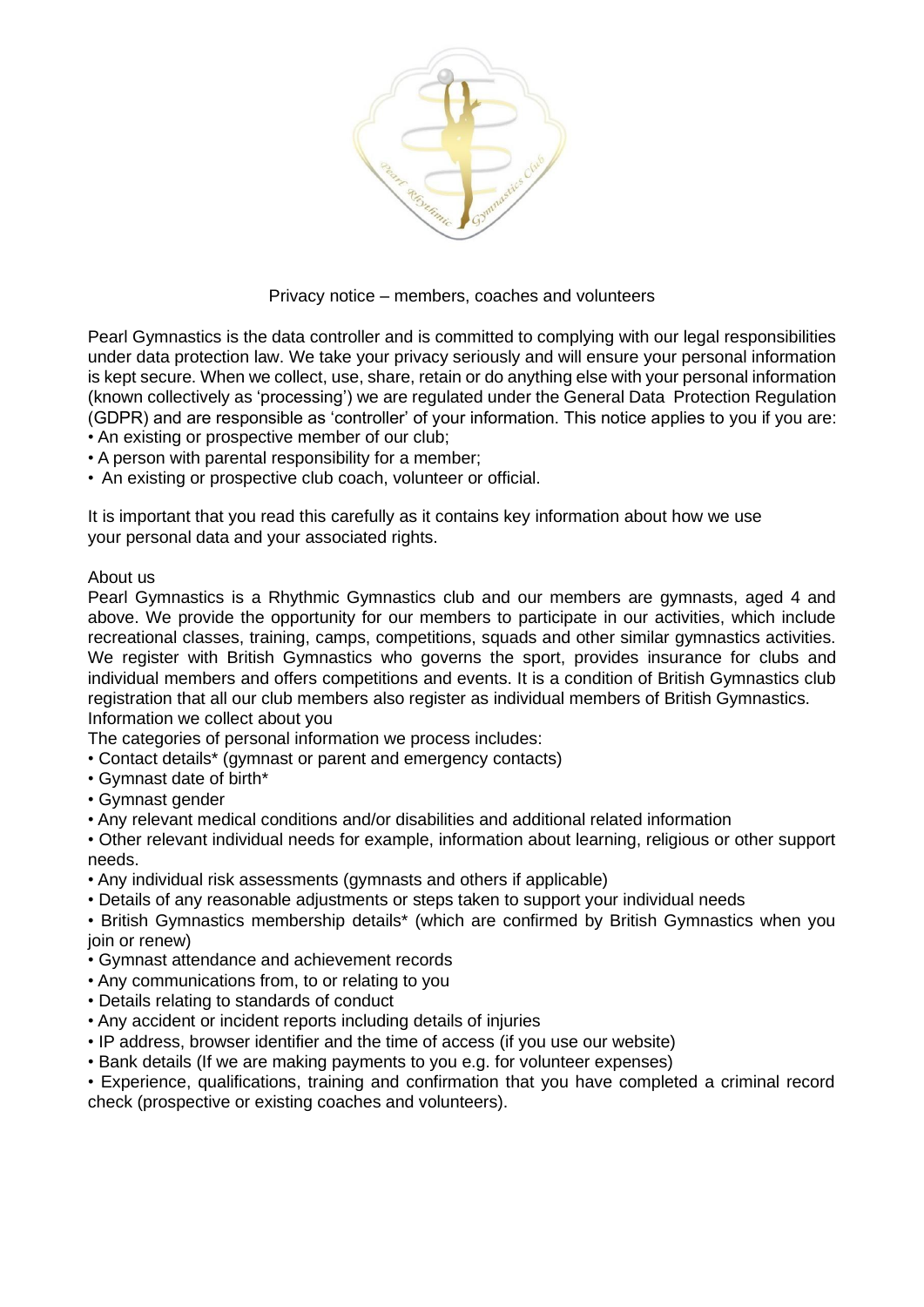The information marked with an \* above is essential for us to provide your membership. It is your choice whether you provide all the information we have requested but not providing information may affect our ability to meet you or your child's needs and to protect their wellbeing. If you are a competitive gymnast, we record other information about you to support your training and participation in competition such as:

- Training and technical information
- Lifestyle information
- Nationality (if you are competing at international level)
- Other

If you attend an event or trip with the club, we will also collect the following information where relevant:

• Dietary requirements and any other relevant information that we need to know to ensure your needs are met; and

- Passport information if the trip is abroad.
- Other

Our purposes for processing information about you

We use the information we hold about you for a variety of purposes, which are outlined below. Data protection law requires us to tell you what our legal reason is for each purpose.

### Contractual purposes

When you ask us to provide you a service, such as club membership or registration, gymnastics classes, competitions, trips or other activities we usually need to use information about you to provide this service, for example:

- To contact you to confirm arrangements;
- To notify you about changes to terms and conditions;
- To tell you when it is time to renew membership or re-register for activities
- To process payments or send you receipts required.
- To provide you with the services to which you have subscribed.

We do so because it is necessary for the performance of a contract.

### Legal obligations

We have a duty of care to ensure it is safe for you or your child to take part in gymnastics activity and to keep you/them safe while participating. Some individuals may be at risk of harm from participating in gymnastics activity as a result of a pre-existing condition. It is vital that you let us know if there is any reason why taking part in gymnastic activity may be unsafe prior to participation. With your agreement, we will review any information you provide and undertake risk assessments in consultation with yourself and any appropriate trained professionals e.g. medical consultants. When we ask participants to provide relevant health information such as details of medical conditions, medication needs, allergies or injuries, this is because we have a legal obligation. If you are selected for a role at the club, we will usually obtain a reference from any appropriate organisation or individual you have nominated. When you tell us about any special needs such as disabilities or other support information we may use relevant information to comply with our legal obligations under the Equality Act 2010. We will review any information you have provided to help us identify any actions we can take to support inclusion. We may need to ask you for more information to help us to best meet your or your child's needs. We will keep a record of any steps we take to support inclusion.

If you are wishing to volunteer or work for us, we may need to ask you to complete a criminal record check as we have a legal obligation to do so. We jointly control the checking process with British Gymnastics who is responsible for the assessment of any content on the check and will only share information with us where it is appropriate. For example, if you are considered by British Gymnastics to be unsuitable to take on the role, we may share relevant and proportionate information about criminal offences where it is deemed that while you are not considered unsuitable to take on the role, if it is considered necessary for safeguarding purposes.

When we retain information about you, even after you are no longer taking part in gymnastics activity, this is often because we are required to do so by law such as records we are required to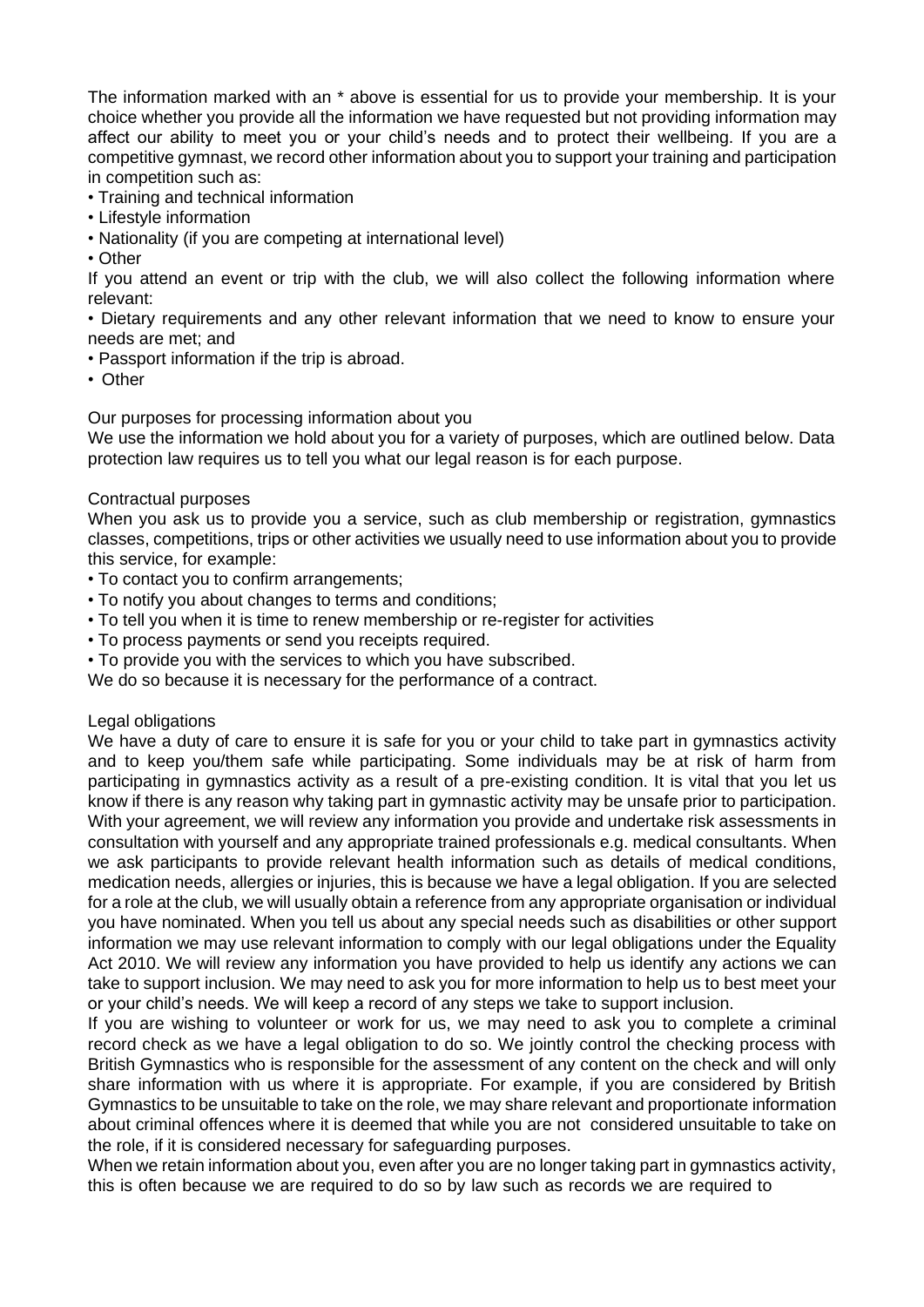keep for business and accounting purposes. Sometimes we are also legally obliged to share information about you with third parties. More information it provided below.

Legitimate interests

We rely on legitimate interests for the following purposes:

• Responding to communications, concerns or complaints and seeking feedback from you about our services.

We will use the information you provide to respond to any comments or questions you raise and where appropriate to undertake investigations into any complaints or concerns. On occasion, we may contact you to seek your views on the services we provide.

• Holding emergency contact information

When you join the club, we collect contact details. We also ask you to provide an emergency contact, which we will only use in exceptional circumstances if we are unable to contact your primary contact e.g. a parent.

• Maintaining attendance registers, achievement records and waiting lists. For health and safety purposes and club records, we need to maintain a register of those in attendance at training or other club activities. If there are no places in the club, we can place you on our waiting list and will contact you using the details you provide to inform you when a place is available.

• Entering you into a competition and providing results. If you wish to take part in a club competition, your information (usually your name, date of birth and gender) will be used to enter you into the appropriate category and your score will be recorded. Results of competitions are normally published on our website.

If you wish to enter a competition organised by another gymnastics body, we will provide your information to the organiser to enable you to take part in the competition or event that they are organising.

• Collecting additional information to support a participant attending a club trip

Occasionally we organise residential events or trips. If you or your child registers for one of these events, we will need to collect additional information that may vary dependent on the specific activities and whether they involve meals and travel. Additional information we require may include passport information and any other relevant information necessary to provide support whilst away from home.

• Monitoring performance and undertaking fitness assessments

If you or your child are/is a competitive/elite/squad gymnast, we will need to collect additional information about you/them. We track and monitor gymnast's performance in training, trials and competition and undertake regular fitness assessments. We may require additional information about lifestyle and education if you or your child are/is training at an elite level and requires time out of school or lifestyle.

• To monitor that you have completed any required safeguarding training and criminal record checks If you undertake a role where a criminal record check and safeguarding training are required, we will receive confirmation from British Gymnastics if your check is approved and that you have completed the required safeguarding training.

• Filming for coaching purposes

On occasion, we may film gymnasts e.g. during a gymnastics session for coaching purposes. Videos taken at training sessions for individual coaching purposes will not be used for any other purpose without prior consent.

• Photography and filming at large club events to promote the club

We may take photos at club events to promote the club on our website, club social media account and in communications. At our large club events such as our annual club competitions and club display we may film the event to create a DVD. Any images of children will be published in line with British Gymnastics safeguarding policy. Let us know if you do not wish to be filmed or photographed or do not want your image to be published. While we can usually take steps to prevent you from being photographed or filmed at small club events, please bear in mind that atour large public events, it may be difficult to avoid capturing you in footage. However, we always review all photographs prior to publication and we will ensure any images of you are deleted.

If we are filming or taking photos for any other purpose, we will ask for your consent.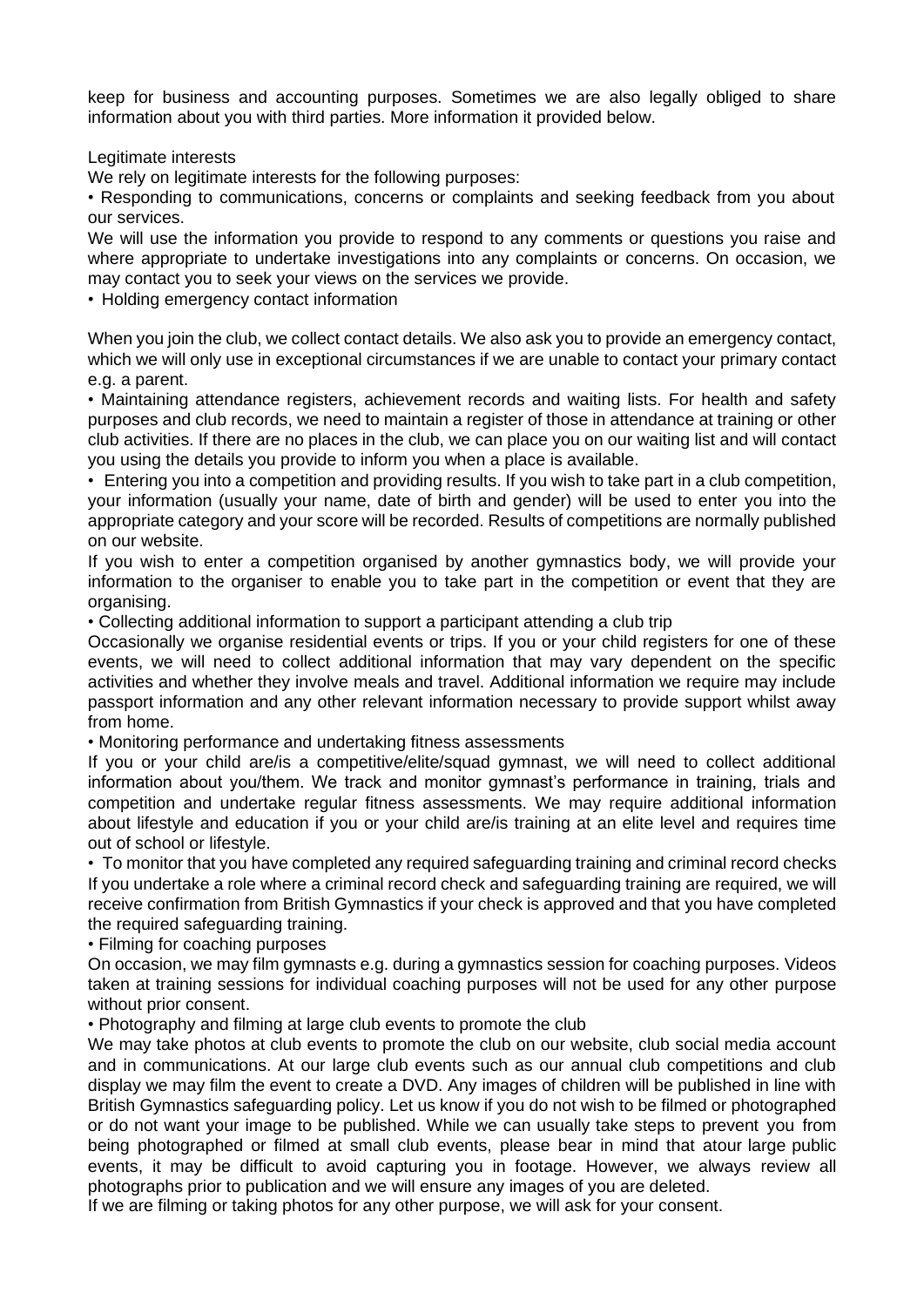• Running and monitoring our club website and social media

We do not use any tracking or analytics on our website. Your IP address will be logged by our webserver but we would not be able to identify you from this information alone. We have carried out a legitimate interest assessment (LIA) to ensure that the above processing is necessary and is carried out in a way that ensures a balance between the club's interests and your individual interests, rights and freedoms with appropriate safeguards, especially to protect the interest of datasubjects who are children. We can provide details of these assessments on request.

You have a right to object to the use of your information for any purposes we undertake based on legitimate interests. Further information is provided in the section below on individual rights.

# Consent

We rely on consent in the following circumstances:

- To use your email or telephone numbers for marketing purposes
- To take photographs and video at a small club event or training for publication.

With your consent, we may also take photos during training or at small club events to promote the club on our website, club social media account and in communications. All film and photos of children will be published in line with our safeguarding policy. When you have given us your consent for your personal information to be used for a particular purpose, you have the right to withdraw this consent at any time, which you may do by contacting us using the contact details below. Your withdrawal of consent will not affect any use of the data that was made before you withdrew your consent.

# Special categories of personal data

Special categories of personal data are a category of information that is more sensitive and requires greater protection. Some of the information we process falls into this category (e.g. health/medical data or any information you provide to us about a disability or your religion, race or gender identity). It is unlawful for organisations to process this type of information unless an additionallegal condition applies. We will only process this type of information if one of the following applies:

- You have given your explicit consent or have made this information public;
- We are required to do so to establish, exercise or defend a legal claim;
- We are required to do so to comply with employment or social security or social protection law;
- There is a substantial public interest in doing so; or
- It is in your vital interests and you are unable to provide consent e.g. if you are unconscious or do not have sufficient mental capacity.

### Marketing

With your consent, we will send you our newsletter and other information about our activities, services and products that we think might be of interest to you based on our age, interests and experience. We will send you this information by email or by a private messaging service (subject to your communication preferences). You can ask us to stop sending you this information at any point by responding to the relevant communication with the word 'STOP'. It may take up to 21 days for this to take place.

### Why we share information about you

We have a legitimate interest in sharing your personal information with British Gymnastics to ensure the sport is safe and well-governed and where relevant to access support and advice. We may also be required to share your personal information in the following reasons:

• Complying with legal and/or regulatory responsibilities

We may be required to share information with bodies such as Her Majesty's Revenue & Customs (HMRC), Health & Safety Executive (HSE), Police and Information Commissioner's Office (ICO). We may also share information with other organisations to safeguard children. Any information thatis shared will be strictly limited to what is required to ensure children are protected from harm and will be carried out in accordance with the law and relevant government guidance.

- Insurance
- Obtaining legal or professional advice
- Obtaining a service from a third party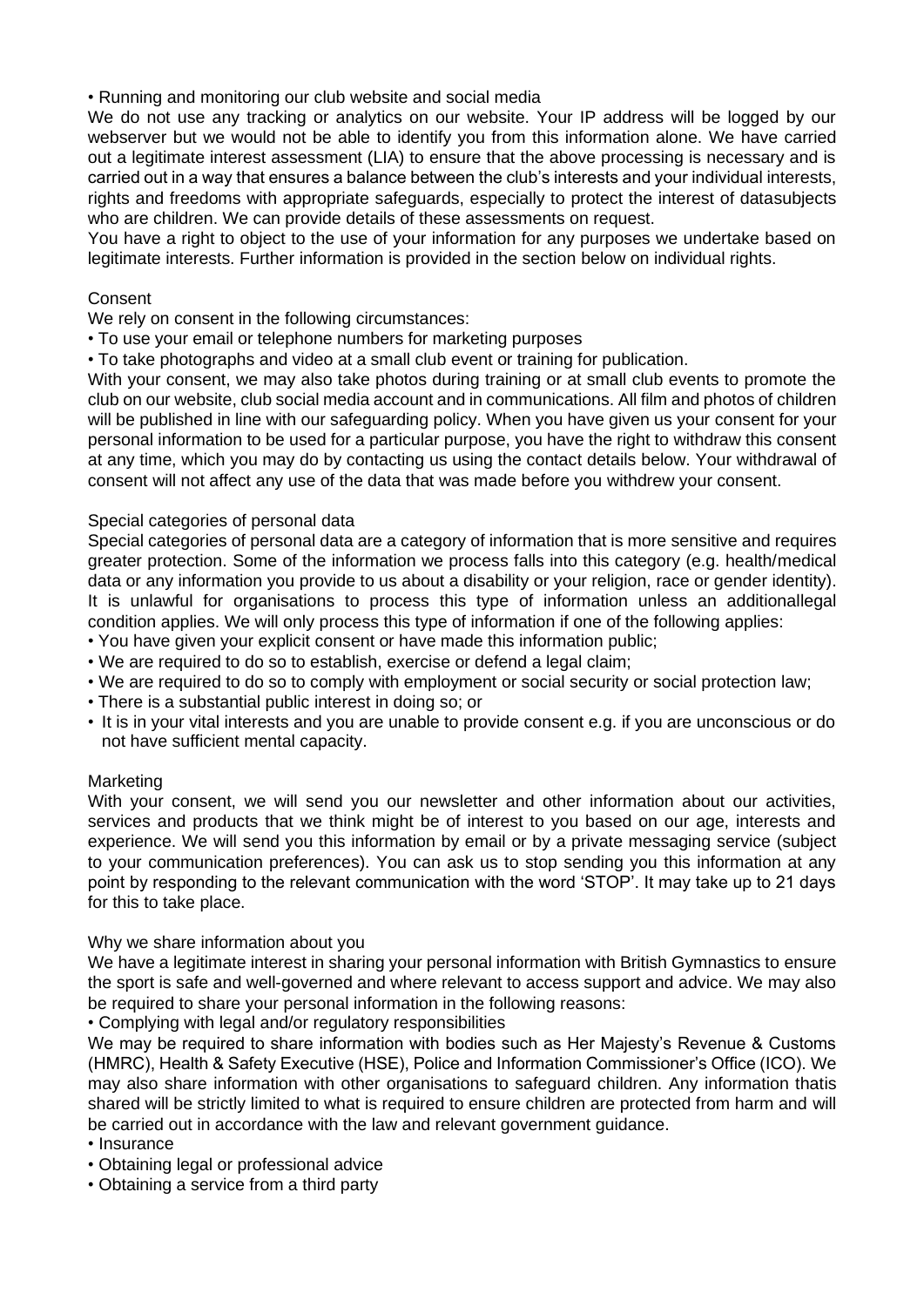All service providers are contractually required to ensure your information is secure and cannot use this information for their own purposes. Where we are required to share information with them to provide the service, we only disclose information that is strictly necessary to deliver the service. Except for the above, will only share your information with any other third parties with your prior agreement.

### Transfers of data out of the EEA

We may transfer your personal information to countries, which are located outside the European Economic Area (EEA) for the follow purposes:

• In order to participate in a certain competition, training camp, etc. We will not transfer your information to any country or organisation outside the EEA unless there is a European Commission adequacy decision for the specific country to which the data is transferred or where we can be certain that there are adequate safeguards provided for your information and individual rights standards that meet the GDPR requirements.

### Individual rights

You have important rights under data protection law. In summary these include:

• To be informed about how your information is processed (set out above)

• To access any personal data held about you

You have the right to access the personal information we hold about you. You can also request a copy of any information we hold by writing to us using the contact details below.

• To have your data rectified if it is inaccurate

If you think that any of the information we hold is inaccurate you can ask that corrections are made. We will either make the requested amendments or provide an explanation as to why we are not making changes

• To have your data deleted (except if there is a valid lawful reason to retain it) If you do not renew your membership or cease to have a relationship with the club, we will delete any information you provided within one year except for any financial/accounting records which need to be retained for six years in line with UK tax law.

Additional information that has been provided solely for the purpose of participating

in a specific activity will be deleted after the event. Video footage that has only been taken for coaching purposes will be retained only for as long as it is required for that purpose and in most cases, will be deleted within one month.

Photographs and other video footage captured for promotional purposes will be retained for up to 4 years old. After this time, they will be deleted unless we consider them to be of public interest and should consequently be archived for historical purposes. Where images have been published on social media, these platform providers may continue to process your data after the retention period has lapsed. You have a right to request the deletion of your information in advance of the above retention periods. We will delete this information unless there is a lawful reason for the information to be retained.

• To have your information restricted or blocked from processing

If you object to processing, we will restrict the processing of your information for the

purpose to which you are objecting whilst we review your objection.

• To portability

If you wish to move to another club, you can transfer your information to another club registration by logging into 'My Account' on the British Gymnastics system. Alternatively, if you wish to leave the club, the information you provided on behalf of our club will be archived on the BritishGymnastics system for 60 days and will be deleted after this has lapsed. During this period, you can transfer your information to another club. This may be limited to your club membership

• To object to:

- Any processing based on legitimate interests

The right to object is specific to the data subject's particular situation. We will stop processing your personal data unless we can demonstrate compelling legitimate grounds for the processing, which override your individual interests, rights and freedoms or we need to continue to process your information in connection with a legal claim.